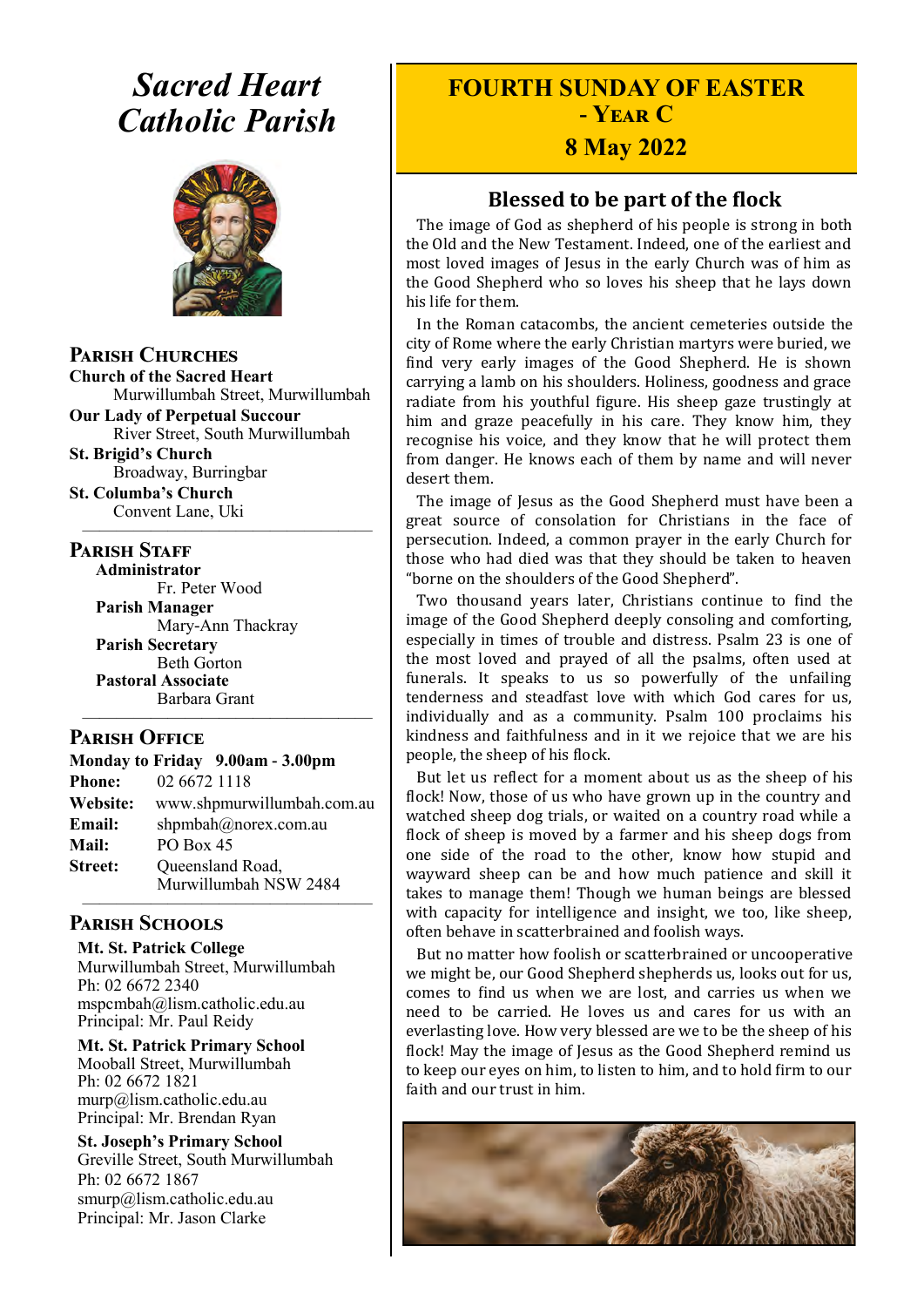# This week in the Parish

| Saturday 7   | 3:00 pm - Wedding - Sacred Heart Church<br>Glenn Wornes & Sian Woodward<br>6:00 pm - Vigil Mass                   |
|--------------|-------------------------------------------------------------------------------------------------------------------|
| Sunday 8     | <b>FOURTH SUNDAY OF EASTER</b><br>8:00 am - Mass<br>$10:00$ am - Mass<br>11:00 am - Baptism<br>12.00 pm - Baptism |
| Tuesday 10   | 5:30 pm - Mass<br>5:00 pm - Baptism Preparation Meeting                                                           |
| Wednesday 11 | 5:30 pm - Mass                                                                                                    |
| Thursday 12  | 8:15 am - Mass                                                                                                    |
| Friday 13    | No Mass today                                                                                                     |
|              | 2:00 pm - Wedding<br>- Ashleigh Alexander & Michael Carr                                                          |
| Saturday 14  | 6:00 pm - Vigil Mass                                                                                              |
| Sunday 15    | FIFTH SUNDAY OF EASTER<br>8:00 am - Mass<br>10:00 am - Mass<br>12.00 pm - Baptism                                 |

HOUR FOR PRIVATE PRAYER

Each Tuesday & Wednesday from 4:30 pm

## EXPOSITION OF THE BLESSED **SACRAMENT**

First Friday of each month 11 am - 11:50 am

#### **RECONCILIATION**

Saturday: 5.30 pm - 5.50 pm Sunday: 8.30 am - 8.50 am

## **Wednesday Word**

Copies of Wednesday Word, with this weekend's readings, are available for you in the Church.

## **Please Pray For:**

#### **Recently Deceased**:

Giuseppina Zambelli, Aileen McConnell (nee Thorley), Bev Everson, Alan Wilson, Mark Stewart

#### **Anniversaries:**

Bishop John Carroll (Second Bishop of Lismore), Abramo Zambelli, Joy Armour

#### **Those Who Are Sick:**

John Flanagan, Mark Hanna, Michael Twohill, Michael Egan, Deb Craig, Fr Anthony Lemon, James Wallace

#### **Reading Roster | Year C**

**14/15 May | Fifth Sunday of Easter**  6 pm - Christine Wightley 8 am - Bernard Nolan 10 am - Mary-Ann Thackray

*Readings for the next week:*  **FIFTH SUNDAY OF EASTER - Yr C** Acts 14:21-27; Rev 21:1-5; Jn 13:31-35

#### **Acknowledgement of Country**

*We would like to acknowledge the Bundjalung people who are the Traditional Owners of this land on which we gather and pray today. We pay our respects to the Elders past, present and emerging, and extend that respect to other Aboriginal and Torres Strait Islander people past, present and emerging.* 



# **WEDDING:**

Please pray for God's blessing on *Glenn Wornes & Sian Woodward* who were married in the Sacred Heart Church this weekend.

#### **BAPTISM**:

Please welcome **Benedict David Staff & Stella Jane Hanrahan** to our faith community.



#### **Rosary In The Park**

Saturday 21 May 10am in Budd Park led by Legion of Mary **All are welcome!** 

#### **Catholic Men's Group**

The next morning tea Wednesday 18 May | 10:00 am Murwillumbah Services Club Enquiries: Alex Lever 0458 817 021

**All Men Are Welcome**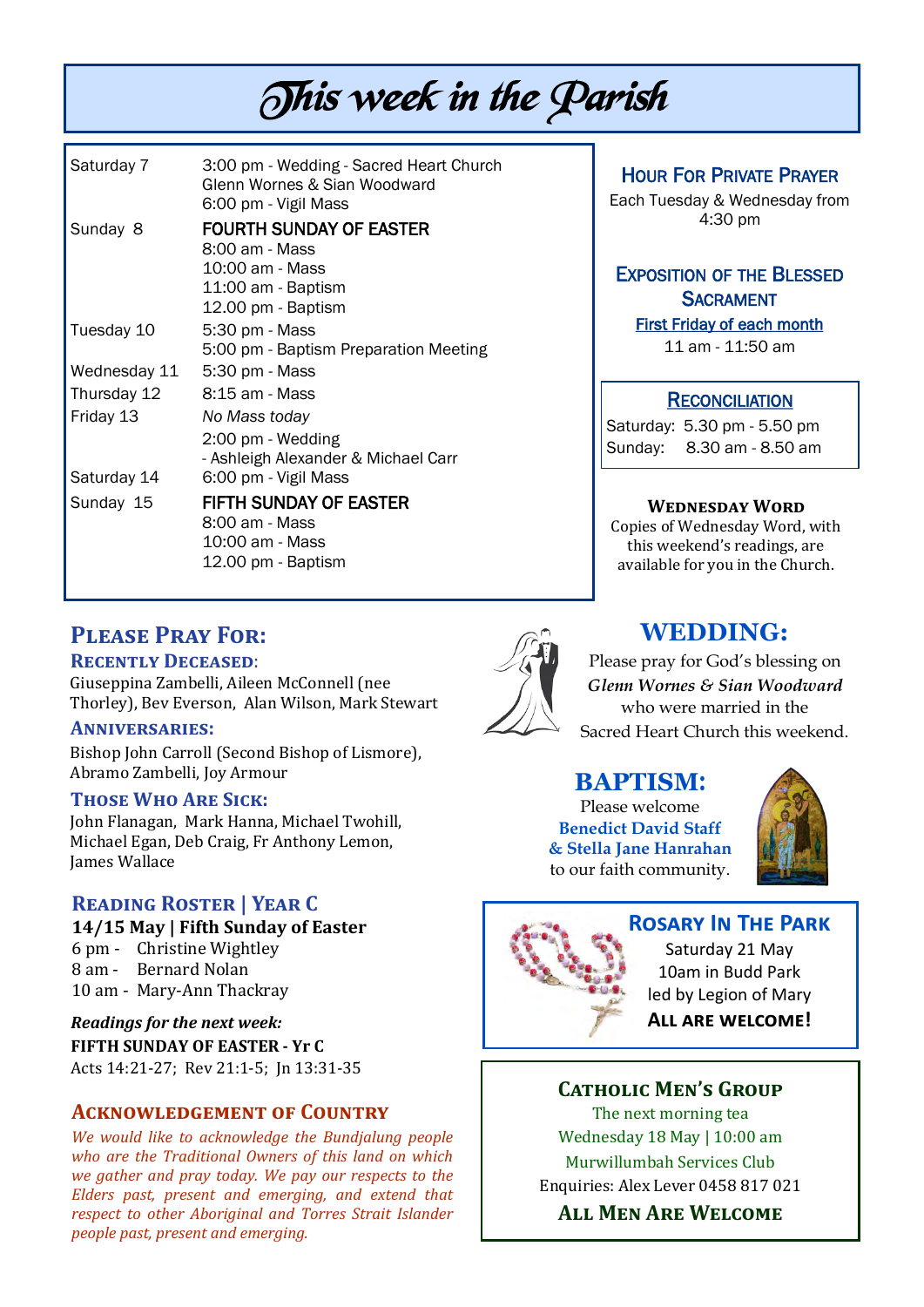

# A Prayer for Mothers

Loving God, we pray: for new mothers, coming to terms with new responsibility; for expectant mothers, wondering and waiting; for those who are tired, stressed or depressed;

for those who struggle to balance the tasks of work and family; for those who are unable to feed their children due to poverty; for those whose children have physical, mental or emotional disabilities; for those who raise children on their own; for those who have lost a child; for those who care for the children of others; for those whose children have left home; and for those whose desire to be a mother has not been fulfilled. Bless all mothers, that their love may be deep and tender, and that they may lead their children to know and do what is good, living not for themselves alone, but for God and for others. Amen.

### **THE MONTH OF MAY**

In celebrating the annual cycle of Christ's mysteries, the Church honours with special love Mary, the Mother of God, who is joined by an inseparable bond to the saving work of her Son.

The month of May includes several Marian Feasts and is a special time of honour and devotion to Mary.



# **2022 SACRAMENTAL DATES First Holy Communion**

**First Holy Communion Parent Meeting:** Tuesday 17 May 6.30pm in Sacred Heart Church Welcome & Instruction 1 - Sat 21 & Sun 22 May Instruction 2 - Sat 28 & Sun 29 May Instruction 3 - Sat 4 & Sun 5 June Instruction 4 - Sat 11 & Sun 12 June Retreat Day including First Reconciliation - Thursday 16 June in Parish Church

> **First Holy Communion Sunday 19 June at 9am**

#### **Confirmation**

**Confirmation Parent Meeting:** Tuesday 9 August 6.30pm in Sacred Heart Church

**Sacrament of Confirmation - Thursday 8 September**



#### **Today is GOOD SHEPHERD SUNDAY**

*"I will give you shepherds after my own heart" (Jer.3:15)* Occurring on the fourth Sunday in the Easter Season, Good Shepherd Sunday derives its name from the gospel reading (John 10:1-10) where Christ is described as the "Good Shepherd" who lays down his life for his sheep.

*"Dear friends, on this day in particular, but also in the ordinary pastoral life of our communities, I ask the Church to continue to promote vocations. May she touch the hearts of the faithful and enable each of them to discover with gratitude God's call in their lives, to find courage to say 'yes' to God." ~Pope Francis*

**Good Shepherd Sunday Appeal is being held this weekend to assist in the education and formation of our future priests.** The Church asks each of us to pray for, or to consider a vocation to the priesthood or consecrated life. Each person in the community has a role to play in encouraging vocations – whether by prayer, encouragement or personal suggestion.

**Envelopes are available for your contribution.**